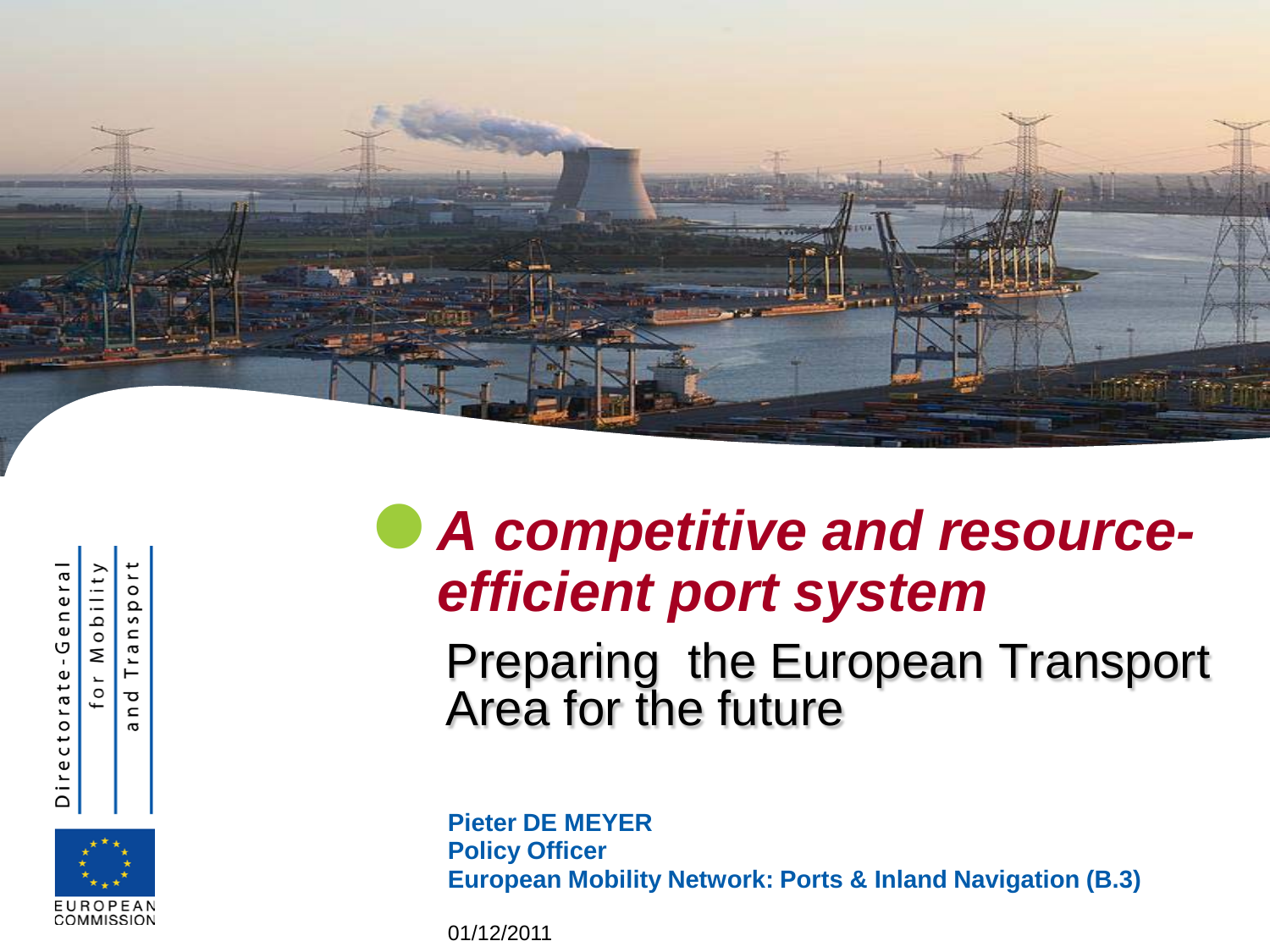#### **Reasons to act at EU level?**

- » **Growth prospects**: shift in global economy, shift in EU economy, transformation of shipping logistics, new environmental and energy requirements
- » Every individual port included in the trans-European Transport Networks has significant **cross-border effects** and **EU relevance**
- » **Port connections** (sea-side, land-side) are a **key factor** for the smooth functioning of the **internal market**



» To a **large extent, quality, efficiency and reliability of ports** determine the overall performance of the TEN-T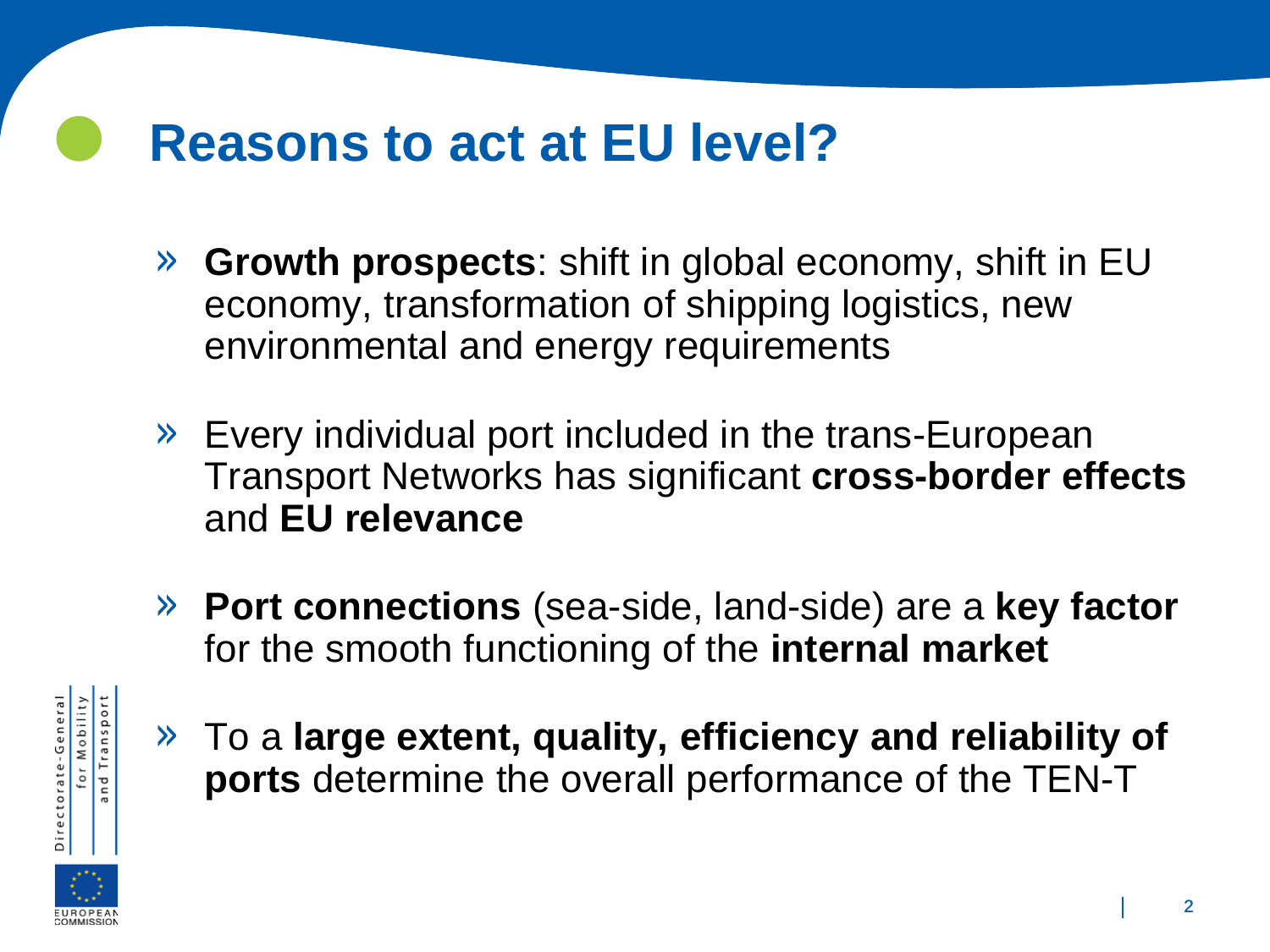## **A "three pillar" approach**

*Five years after the 2007 Communication COM(2007)616 – 18 October 2007- on Port Policy*

*Action at three different levels could be envisaged to efficiently tackle the issues identified in the port sector :*

#### *I. Adequate connectivity and operations of ports in the TEN-T*

**II. Simplification and reduction of administrative burden** *in ports*

#### *III. Transparency and Market access to ports* Transport

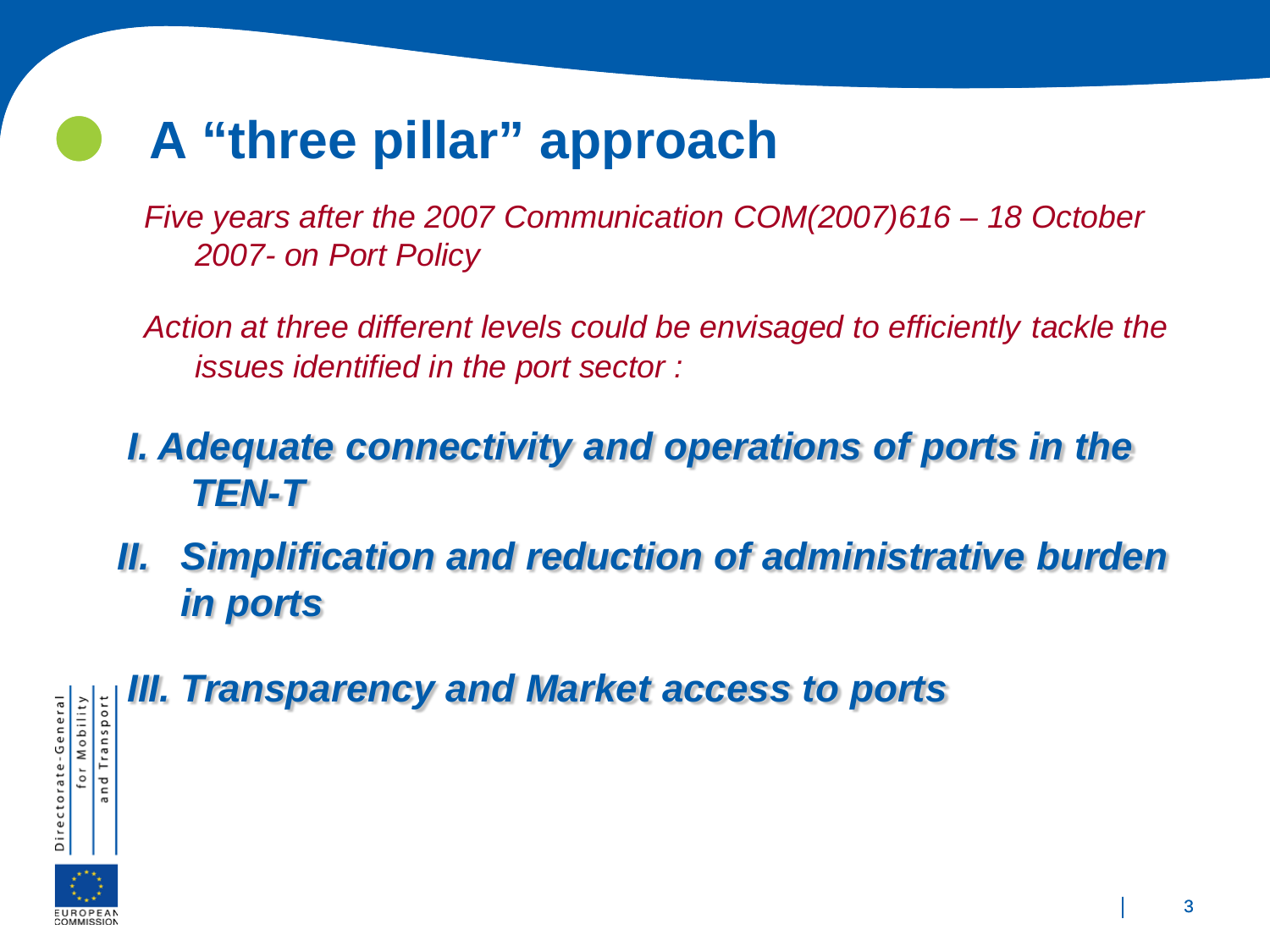#### **I. The TEN-T Policy Review**

- . Documents adopted on 19 October 2011
	- » Proposal for a regulation of the European Parliament and of the Council on Union guidelines for the development of the trans-European transport network
	- » Connecting Europe Facility:
		- Covers Transport, Energy and Telecom networks
		- $\div$  50bn € between 2014 2020
		- Of which 32bn € for transport
		- List of indicative projects

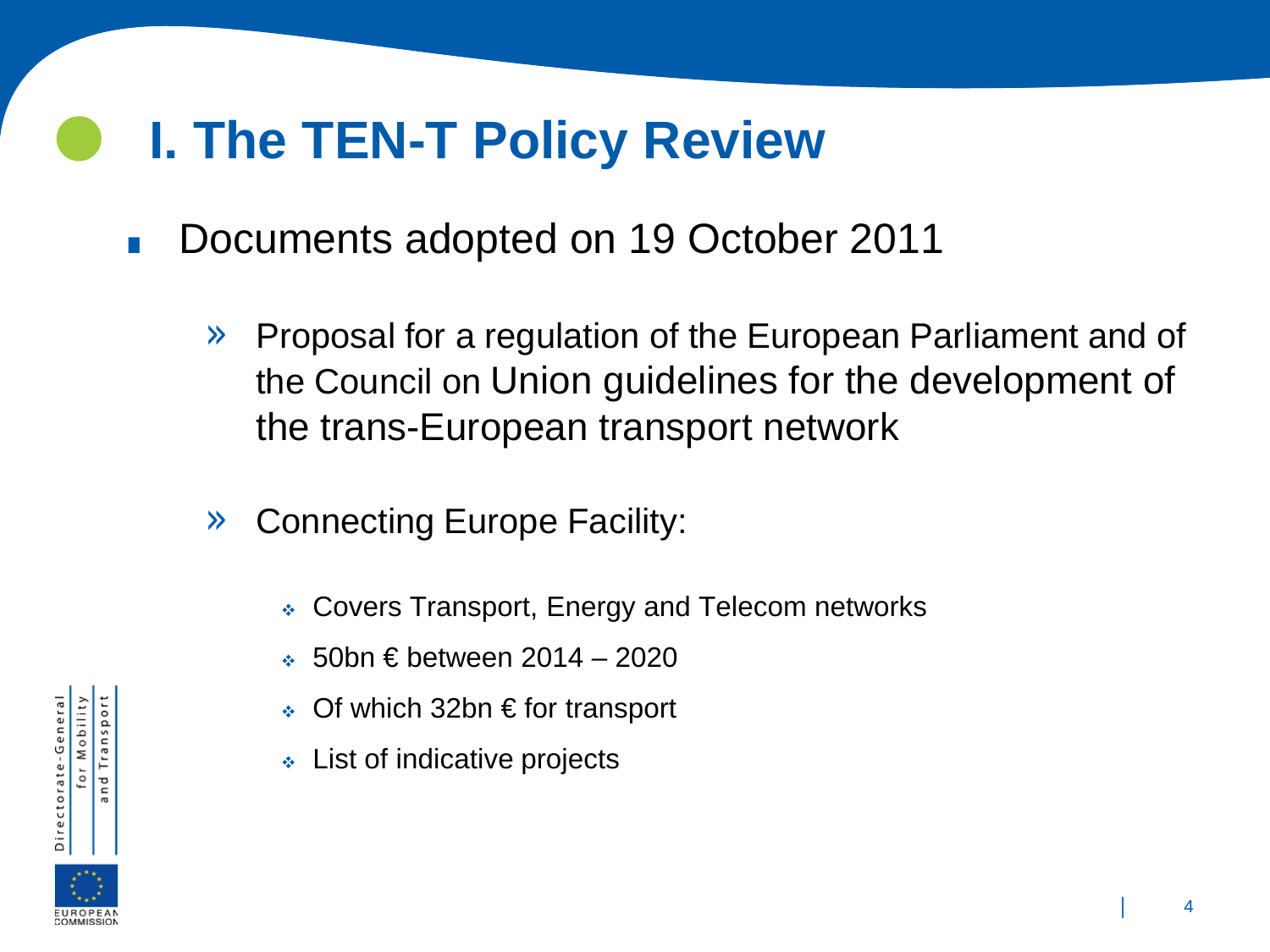### **II. Administrative Facilitation**

- . Common European Market Space without Barriers
- . Ongoing activity since 2009
- **.** Ongoing a<br>**.** Actions in
	- » Customs simplification for intra-EU traffic
	- » Phytosanitary and veterinary controls
	- » Electronic transmission of documents Reporting Formalities Directive, e-Maritime, Blue Belt, Blue lanes

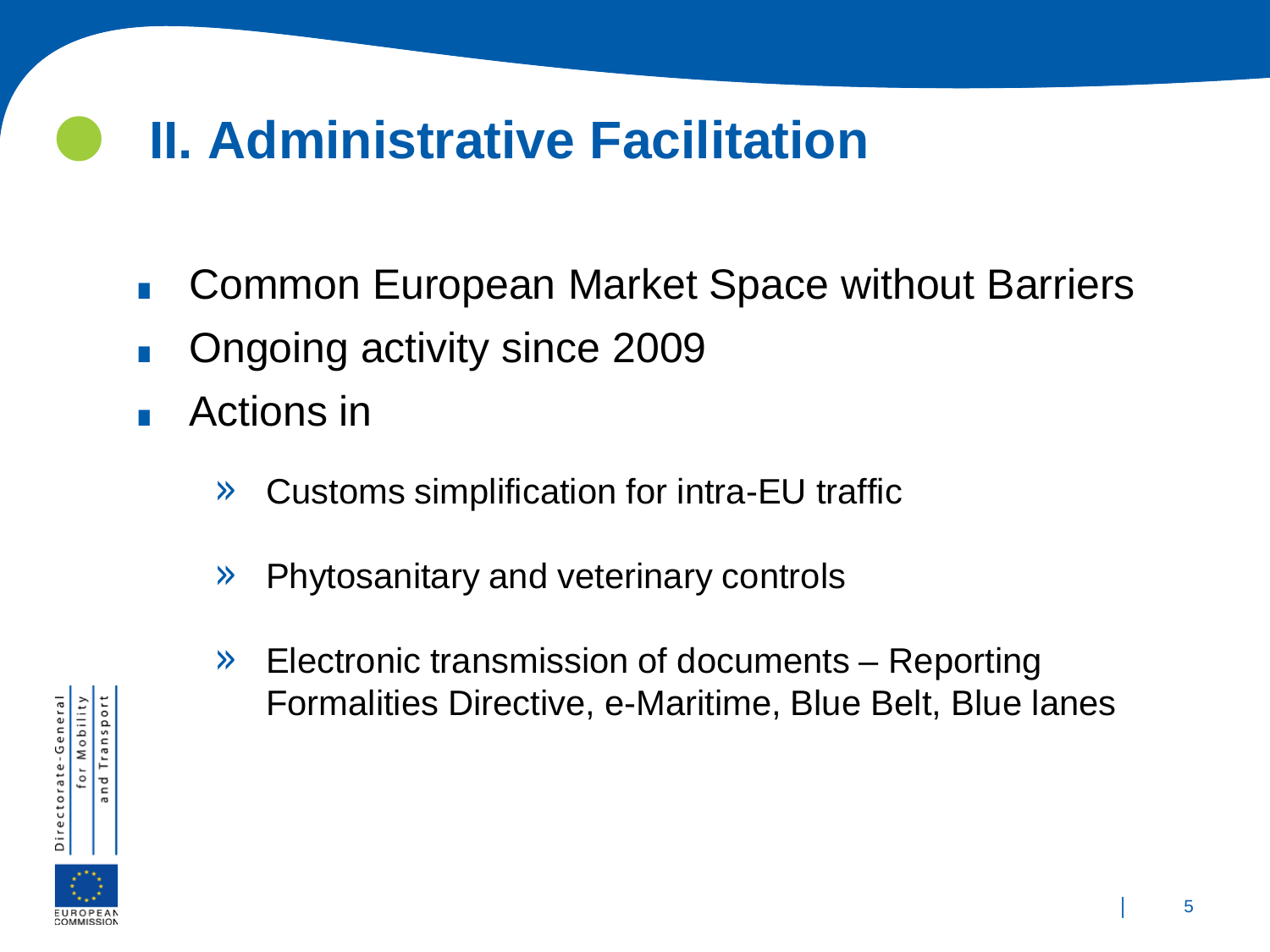## **III. Transparency and Market Access**

- . Principles
	- » Transparency
	- » Non-discrimination
	- » Proportionality of obligations to operators
	- » Market prices
	- » Fair charging for services
- . Actions
	- » State aid
	- » Separation of accounts between public authority and commercial activities
	- » Principles of port charging

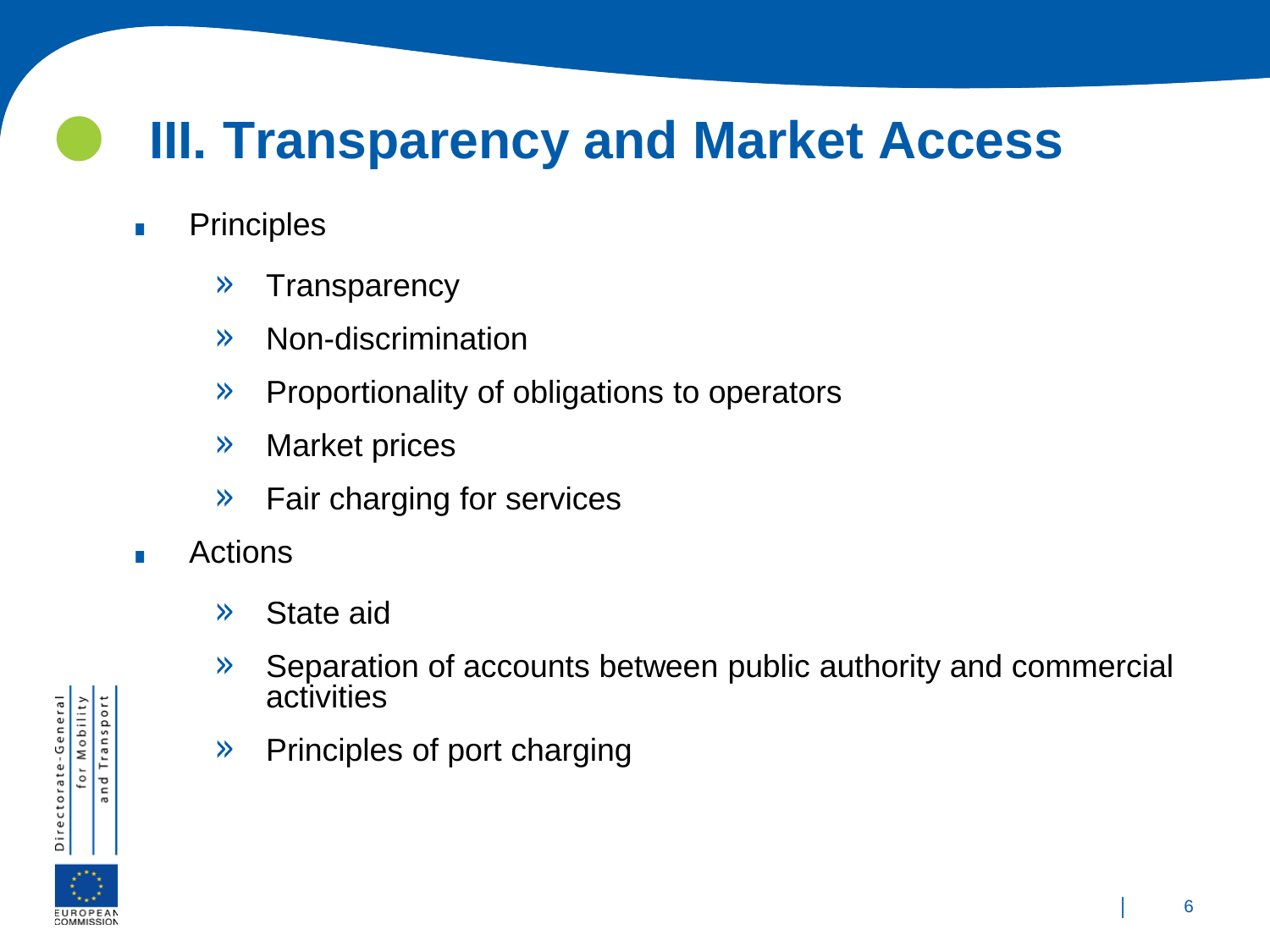#### **Transparency and Market access: sectors**

| Concessions                                             | <b>Port Services</b>                            | <b>Port Labour</b>                                                                                                                      |
|---------------------------------------------------------|-------------------------------------------------|-----------------------------------------------------------------------------------------------------------------------------------------|
| <b>The Commission horizontal</b><br>initiative to cover | <b>√Technical-Nautical</b><br>services          | $\checkmark$ Need for a strong and<br>highly specialised labour<br>force to tackle the<br>expected growth and<br>change of job profiles |
| $\sqrt{P}$ rinciples                                    | Pilotage                                        |                                                                                                                                         |
| $\checkmark$ Transparency of public<br>tendering        | Mooring                                         |                                                                                                                                         |
| $\sqrt{\phantom{a}}$ Deadlines                          | Towage                                          | $\checkmark$ Need to attract young<br>professionals                                                                                     |
| ✔ Selection process                                     | $\checkmark$ Icebreaking                        | $\checkmark$ Opening of the market?                                                                                                     |
| Is not expected to cover<br>sectoral issues, here:      | $\sqrt{D}$ redging                              | ✔ Detailed training and                                                                                                                 |
| $\checkmark$ Duration                                   | <del></del> <del></del> Environmental services, | qualification profiles (ILO                                                                                                             |
| √Investment during                                      | e.g. waste treatment                            | standards)                                                                                                                              |
| concession period                                       | <b>Example Features</b> Persian Persian         | $\checkmark$ Health and safety<br>considerations                                                                                        |
| $\sqrt{P}$ rolongation                                  |                                                 |                                                                                                                                         |
| <b>√Transfer of asset</b>                               |                                                 | ✔ Social standards!                                                                                                                     |
| ✔ Workforce issues                                      |                                                 |                                                                                                                                         |

| 7



**EUROPEAN**<br>COMMISSION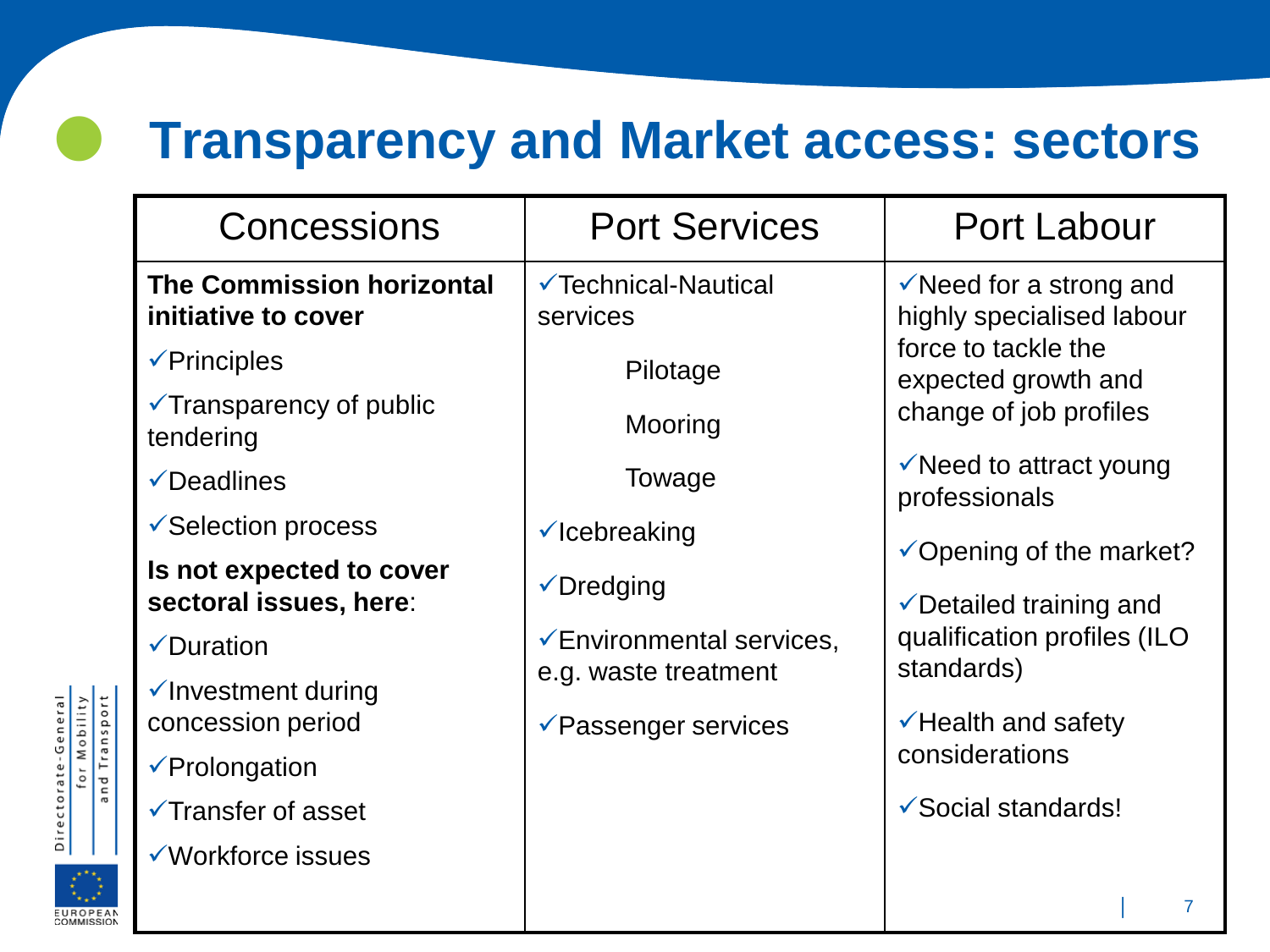# **A consultation process 2011-2012**

- $\triangleright$  Full impact assessment: studies, research, evidence gathering
- ▶ Bilateral discussions with each Transport / National Port Authority in the Member States
- $\triangleright$  Dialogue with main European organisations (workers, port authorities, operators, providers and users of port services)



*A conference on the future of EU ports (2012): presentation of conclusions and way forward*



*Not possible to prejudge the outcome at this stage, either as to the extent or as the form of any proposals (2013)*